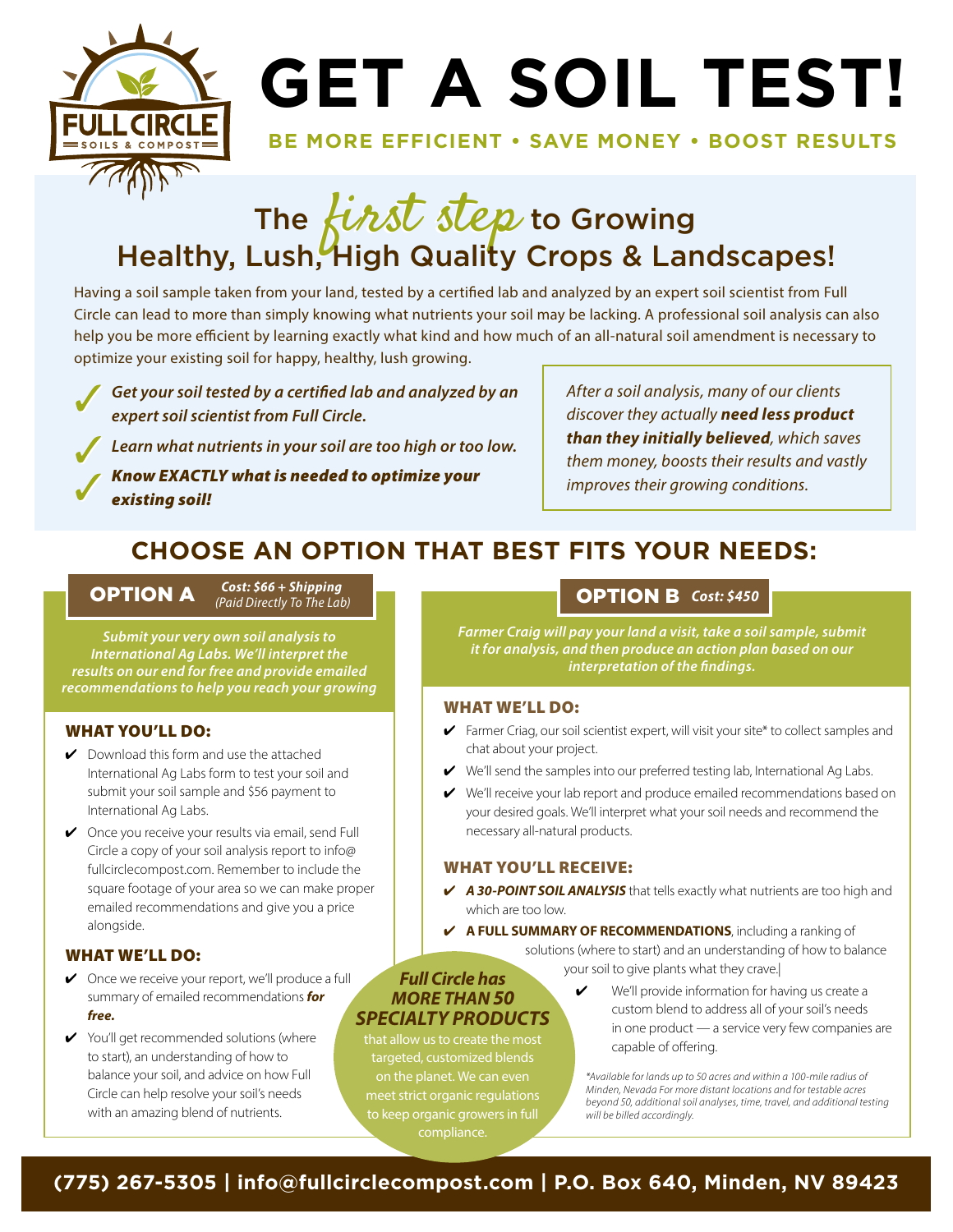## **FULL CIRCLE SOIL & COMPOST**  Soil Analysis Process



### How to Take a Soil Sample

Your soil sample is the best representation of the average conditions your plants/crops are going to encounter. This information will be key in determining the quality of your produce. Try to avoid small problem areas in your sample unless you specifically want to test those areas and treat them separately in their own bags.

Regardless of the size of your area, try to get 10-15 probes or cores that represent the entire field or plot as your sample to submit. If the field is very mixed with both sand and clay sections etc., include all areas as you are probably going to fertilize them all the same anyway. Large farms must judge the similarity of the soils in large fields and make a management decision on the largest area to be sampled that will give you the information you need without incurring excessive costs. Keep in mind that good soil testing followed by appropriate applications always provides a return on your investment.

- **1. Use a clean shovel, trowel, knife, spoon, or probe. Stainless steel or plastic is preferred. Avoid rusty implements as rust affects the soil test results.**
- **2. Collect probes, cores or 1 inch slices from a shovel face from ground level down to a depth of 6 inches for most crops in a plastic pail. Mix well – but not with your hands. If testing for trees or other deep rooted crops, sample down to 8-10 inches.**
- **3. Scoop or pour into a zip-lock plastic sandwich size bag a maximum of two cups soil.**



#### *Submit Sample To International Ag Labs*

Please submit your soil sample, with the attached form, and payment for the preselected soil analysis report to International Ag Labs. The selected reports will help us find out exactly what your soil and plants are craving.

#### *Submit Results To Full Circle Soils & Compost*

Once you receive the results, please email a copy to: info@fullcirclecompost.com. Please attach the results and provide specific information about the project. We will return our recommendations and possible custom blend information within 2 weeks.